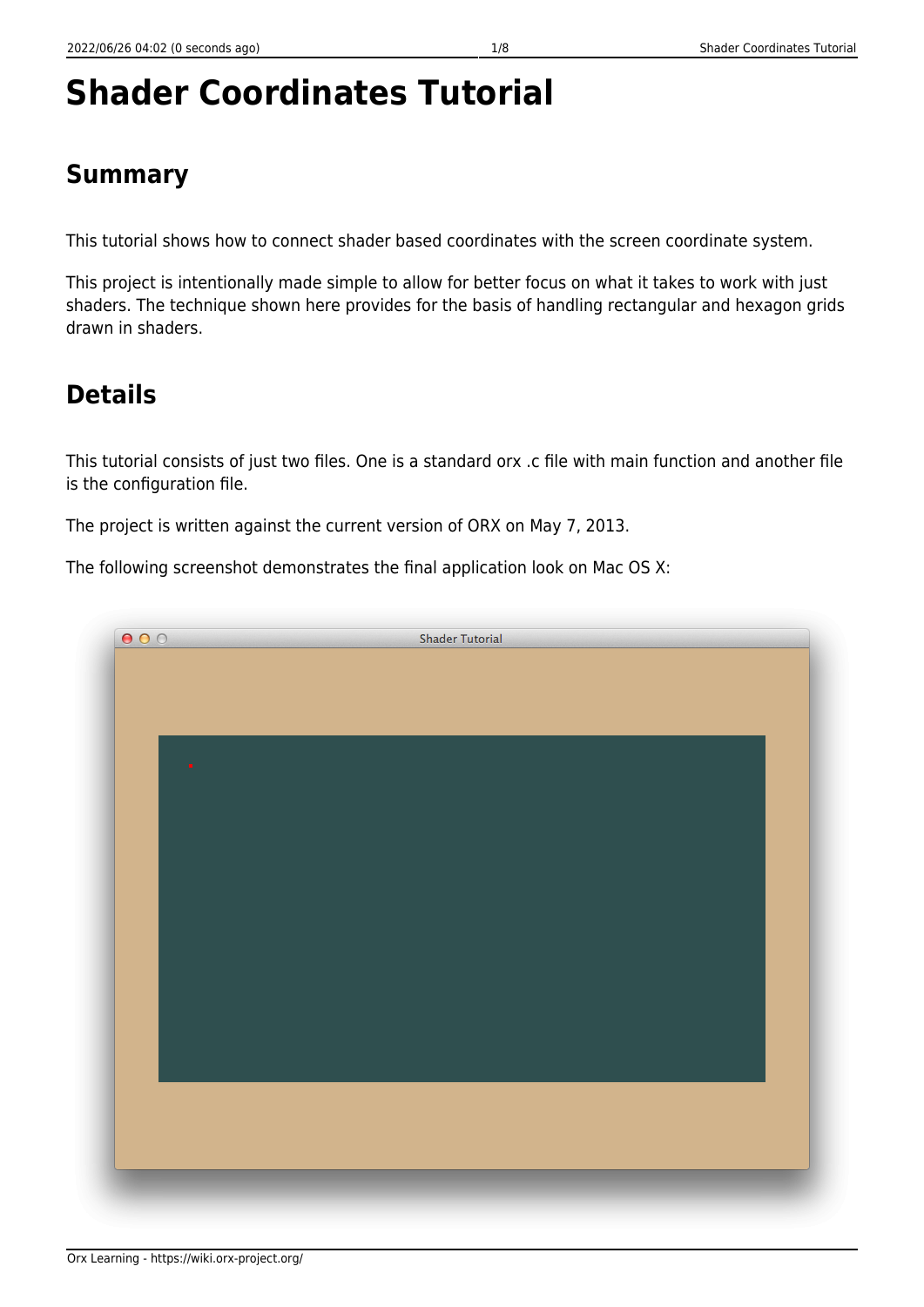On the screenshot you can see a red rectangular dot. It indicates the position of the mouse cursor at the moment of taking the screenshot.

### **Init function**

Init function contains routine initialization code. It sets up view port and loads a single object to display on the screen called Object.

The origin point of the screen is the top left corner of the window display area. The screen coordinate space is marked with tan color on the screenshot above.

The shader is responsible for drawing in the area marked with the dark green color inside the tan colorspace. The shader point of origin is bottom left corner of the green color space.

Because screen and shader coordinate systems are opposite of each other we have to translate the coordinates of the mouse. For that purpose, we collect screen height in the Init function:

```
orxFLOAT screenWidth;
orxDisplay GetScreenSize(&screenWidth, & screenHeight);
```
Our shader is going to take a variable and its value has to be configured by the code at run time. orx engine provides a way to inject the value into the shader configuration parameter right before the shader program is executed. Orx is event driven and shader parameter configuration is done through orx event system. Init function sets up our shader listener:

orxEvent AddHandler(orxEVENT\_TYPE\_SHADER, handleShaderEvent);

### **Run function**

Run function is part of the main application loop in orx. Run is called with every loop iteration. Handling current coordinate in the shader event handler would result in too many calls to read the mouse coordinate within a single iteration of the main loop. That's why we read input in the run function.

orxSTATUS orxFASTCALL Run()

Our example works with the screen coordinates, so a simple call the the orxMouse\_GetPosition is sufficient:

```
orxVECTOR mouse;
orxMouse GetPosition(&mouse);
text{texCoord.fX = mouse.fX};text{tex} fY = screenHeight - mouse.fY;text{Covd}.fZ = 0;
```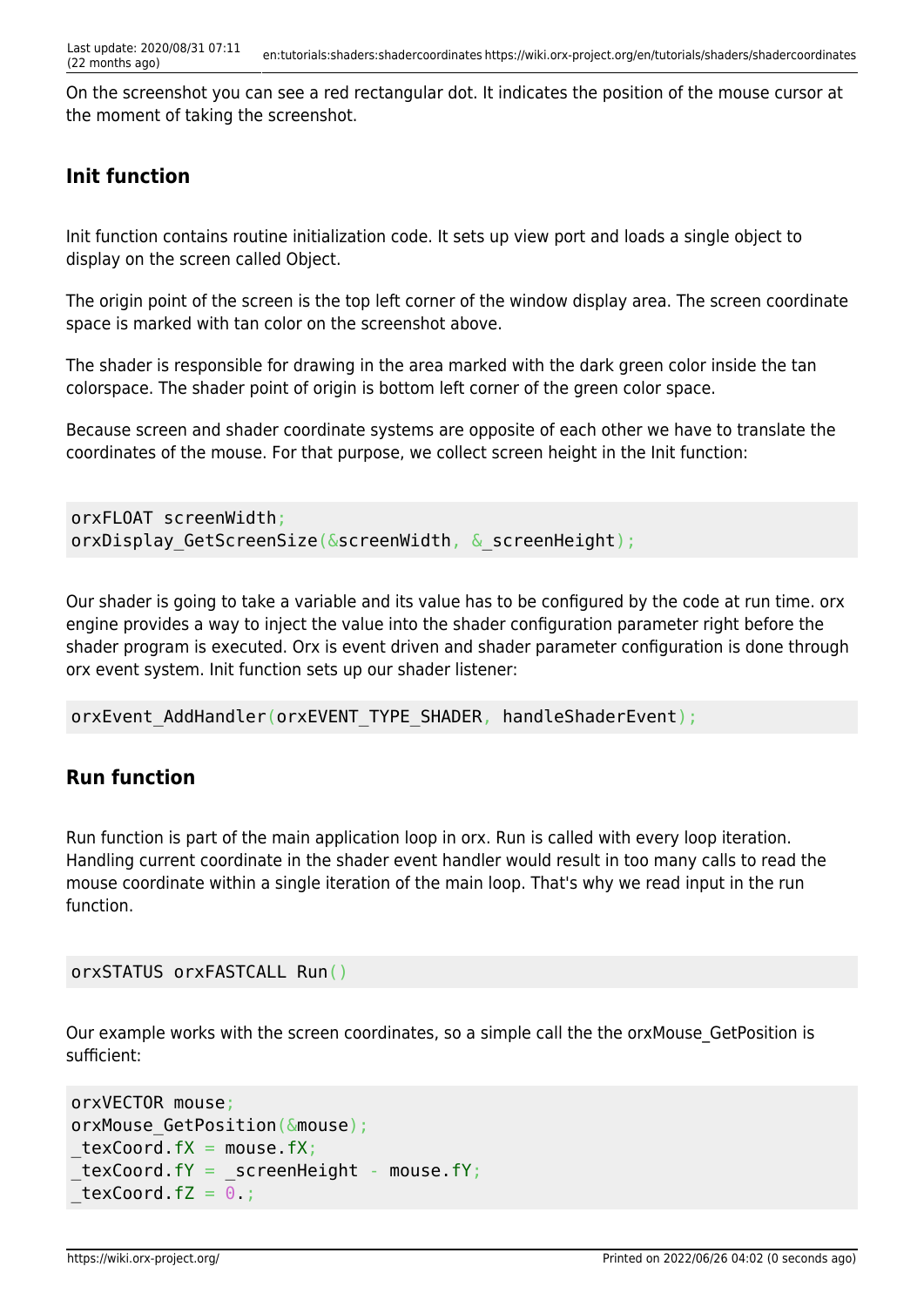\_texCoord.fY has to be recalculated due to opposing direction of screen and shader coordinate space.

#### **handleShaderEvent function**

The shader program takes mouse coordinate as its only argument that has to be passed from the code behind.

Orx sends an event before the shader program execution for every shader program parameter. The function handleShaderEvent is registered to handle shader events (see Init function for registration).

The function "if" statement makes sure that the value is set for the appropriate parameter name and not for other or built-in parameter. Only then the parameter value is set to the mouse coordinate (\_texCoord):

```
if(!orxString Compare(pstPayload->zParamName, "mousePos")) {
    orxVector Copy(&pstPayload->vValue, & texCoord);
}
```
The function must report success for shader processing to take place.

#### **Shader Configuration**

#### **Shader Program**

The actual shader program is very simple. It stores currently processed pixel in a helper variable for ease of referencing. Then it compares the pixel against the current mouse position pixel coordinate. If the pixel is close to the mouse coordinate, then it is marked as red. Otherwise, the pixel is marked with the tone of the green color:

```
void main()
{
    vec3 p = gl_FragCoord.xyz;abs(mousePos.x - p.x) < 2. \&abs(mousePos.y - p.y) < 2.) {
        gl\;FragColor = vec4(1., 0., 0., 1.); // red } else {
         gl_FragColor = vec4(.184, .309, .309, 1.); // greenish
\qquad \qquad \}}
```
#### **Shader Configuration**

Shader program itself has additional configuration parameters.

- ParamList defines names of the parameters. In this case we use mousePos parameter name.
- UseCustomParam indicates that shader parameters may be set by the code behind. Without this parameter handleShaderEvent will not get called as the event will not get triggered for this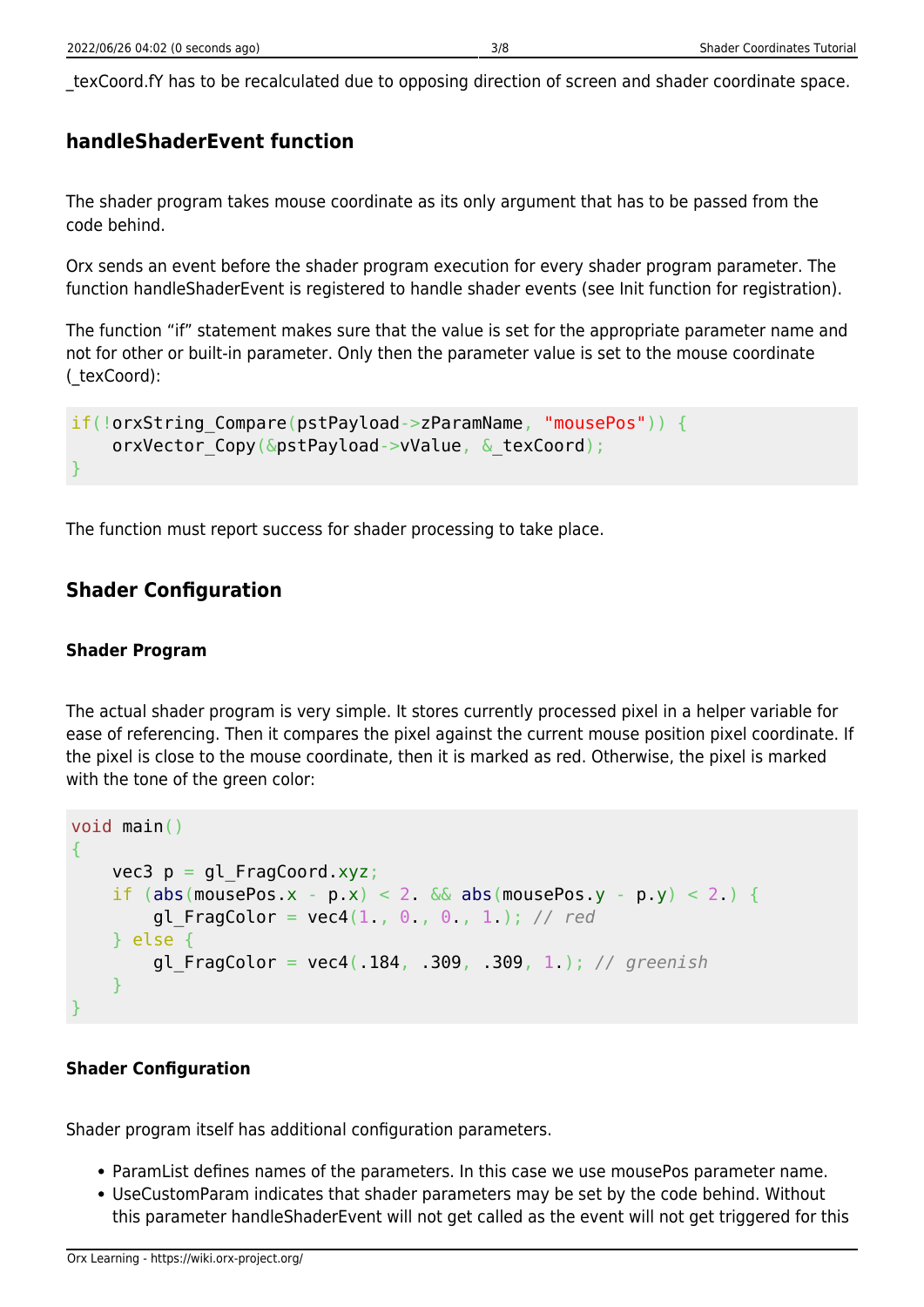shader. [b]This parameter name is case sensitive.[/b]

mousePos is our actual parameter. Orx uses supplied value to detect the data type associated with the parameter.

[Shader]  $ParamList = mousePos$ UseCustomParam = true  $mousePos = (799., 599., 0.)$ 

Code behind creates an orx object based on the configuration specified in [Object] section displayed below. This section specifies that object is represented by a one pixel graphic. The graphic is then scaled to occupy the required amount of space with the Scale parameter. In this case the scale represents width and height of the object, because underlying graphic is just 1 pixel in size.

ShaderList parameter simply references the shader section.

```
[Object]
Graphic = OnepixelPosition = (-350., -200., -0.)Scale = (700, 400, 1.)ShaderList = Shader
```
The word pixel to the right of the Texture parameter name in [OnePixel] section is an orx keyword that defines one pixel.

[OnePixel]  $Texture = pixel$ 

### **Reference Implementation of Shader.ini**

```
; orx - Tutorial config file
; Should be used with orx v.1.4+
[Display]
ScreenWidth = 800
ScreenHeight = 600Title = Shader Tutorial
[Input]
SetList = MainInput[MainInput]
KEY ESCAPE = Quit
```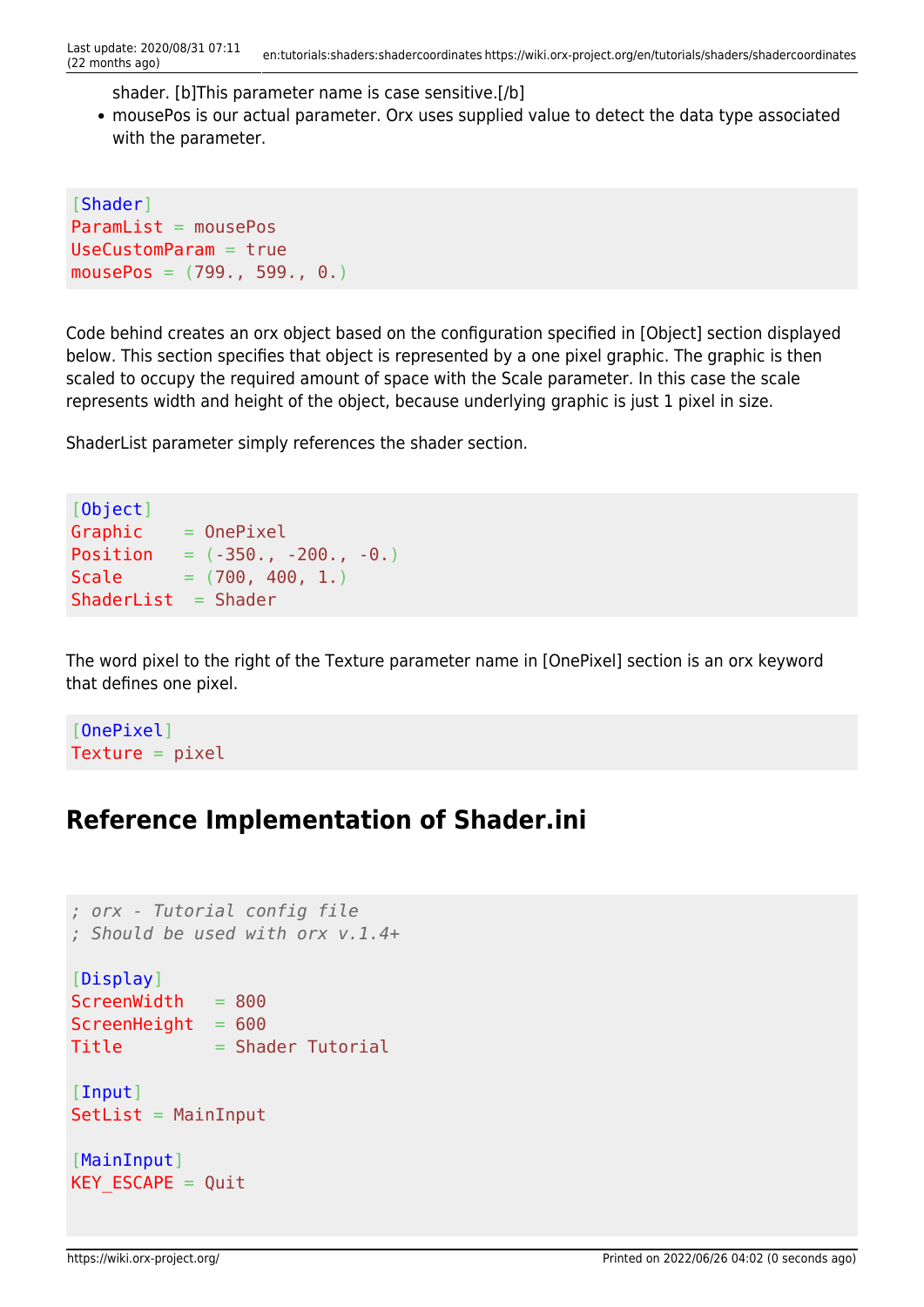```
[Viewport]
Camera = Camera
BackgroundColor = (210, 180, 140)[Camera]
; We use the same size for the camera than our display on screen so as to
obtain a 1:1 ratio
FrustumWidth = @Display.ScreenWidthFrustumHeight = @Display.ScreenHeight
FrustumFar = <math>1.0</math>FrustumNear = 0.0Position = (0.0, 0.0, -1.0)[Object]
Graphic = OnepixelPosition = (-350, -200, -0)Scale = (700, 400, 1.)ShaderList = Shader[OnePixel]
Texture = pixel[Shader]
ParamList = mousePos
UseCustomParam = true
mousePos = (799., 599., 0.)Code = "void main()
{
   vec3 p = ql FragCoord.xyz;
   if (abs(mousePos.x - p.x) < 2. \& abs(mousePos.y - p.y) < 2.) {
       gl_FragColor = vec4(1., 0., 0., 1.);
    } else {
       gl FragColor = vec4(.184, .309, .309, 1.);
    }
}
.<br>"
```
## **Reference Implementation of Shader.c**

```
/* Orx - Portable Game Engine
 *
 * Copyright (c) 2008-2010 Orx-Project
 *
  * This software is provided 'as-is', without any express or implied
  * warranty. In no event will the authors be held liable for any damages
  * arising from the use of this software.
 *
```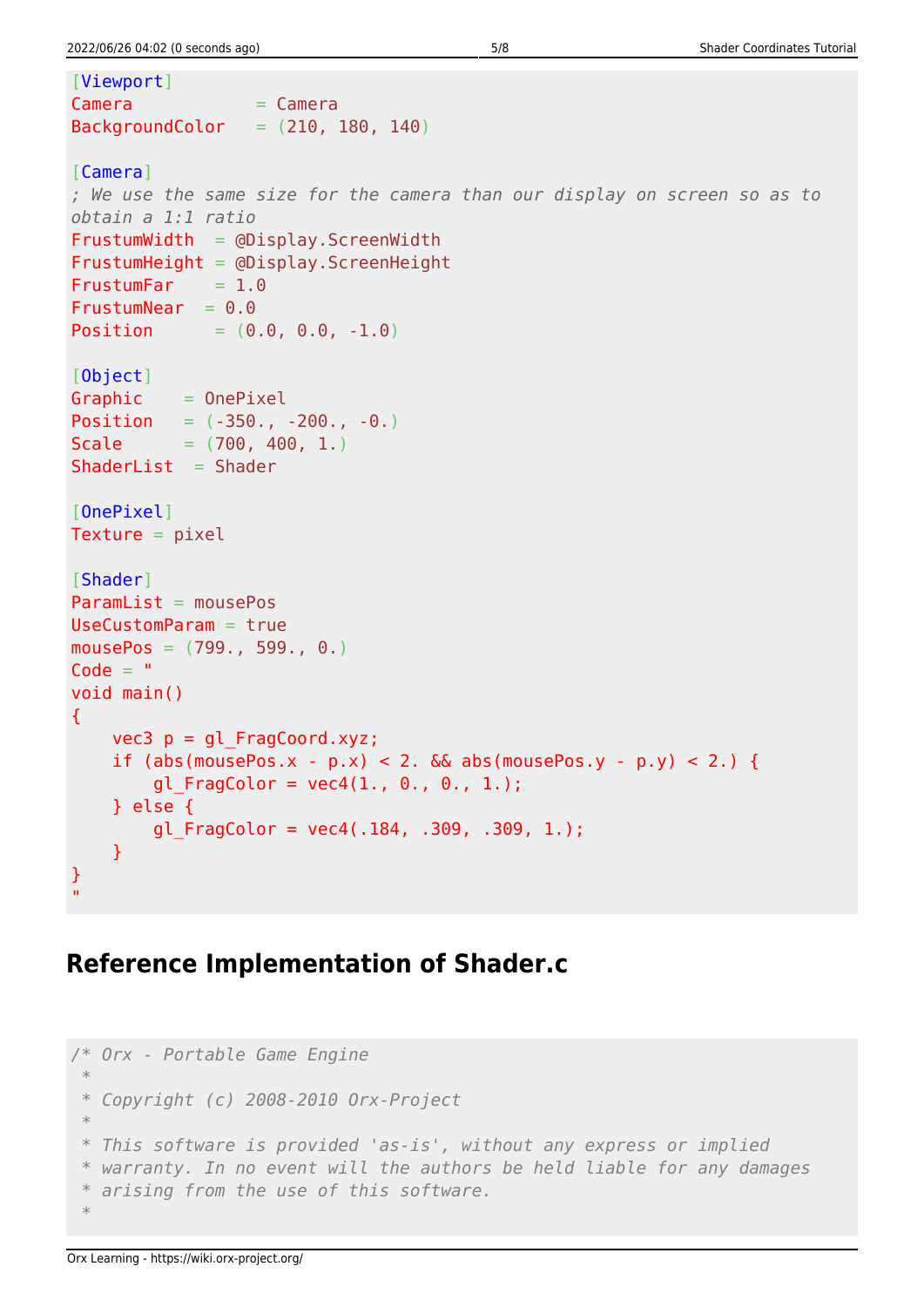```
 * Permission is granted to anyone to use this software for any purpose,
 * including commercial applications, and to alter it and redistribute it
 * freely, subject to the following restrictions:
 *
 * 1. The origin of this software must not be misrepresented; you must
not
 * claim that you wrote the original software. If you use this software
 * in a product, an acknowledgment in the product documentation would be
 * appreciated but is not required.
 *
 * 2. Altered source versions must be plainly marked as such, and must
not be
 * misrepresented as being the original software.
 *
 * 3. This notice may not be removed or altered from any source
 * distribution.
 */
/**
 * @file 13_Shader.c
 * @date 05/07/2013
 * @author Sergei G
 *
 * Mouse tracking and shader.
 */
#include "orx.h"
/* This is a basic C tutorial creating a viewport and an object.
 *
 * As orx is data driven, here we just write 2 lines of code to create a
viewport
 * and an object. All their properties are defined in the config file
(01_Object.ini).
 * As a matter of fact, the viewport is associated with a camera implicitly
created from the
 * info given in the config file. You can also set their sizes, positions,
the object colors,
 * scales, rotations, animations, physical properties, and so on. You can
even request
 * random values for these without having to add a single line of code.
 * In a later tutorial we'll see how to generate your whole scene (all
background
 * and landscape objects for example) with a simple for loop written in 3
lines of code.
 *
 * For now, you can try to uncomment some of the lines of 01_Object.ini,
```

```
play with them,
```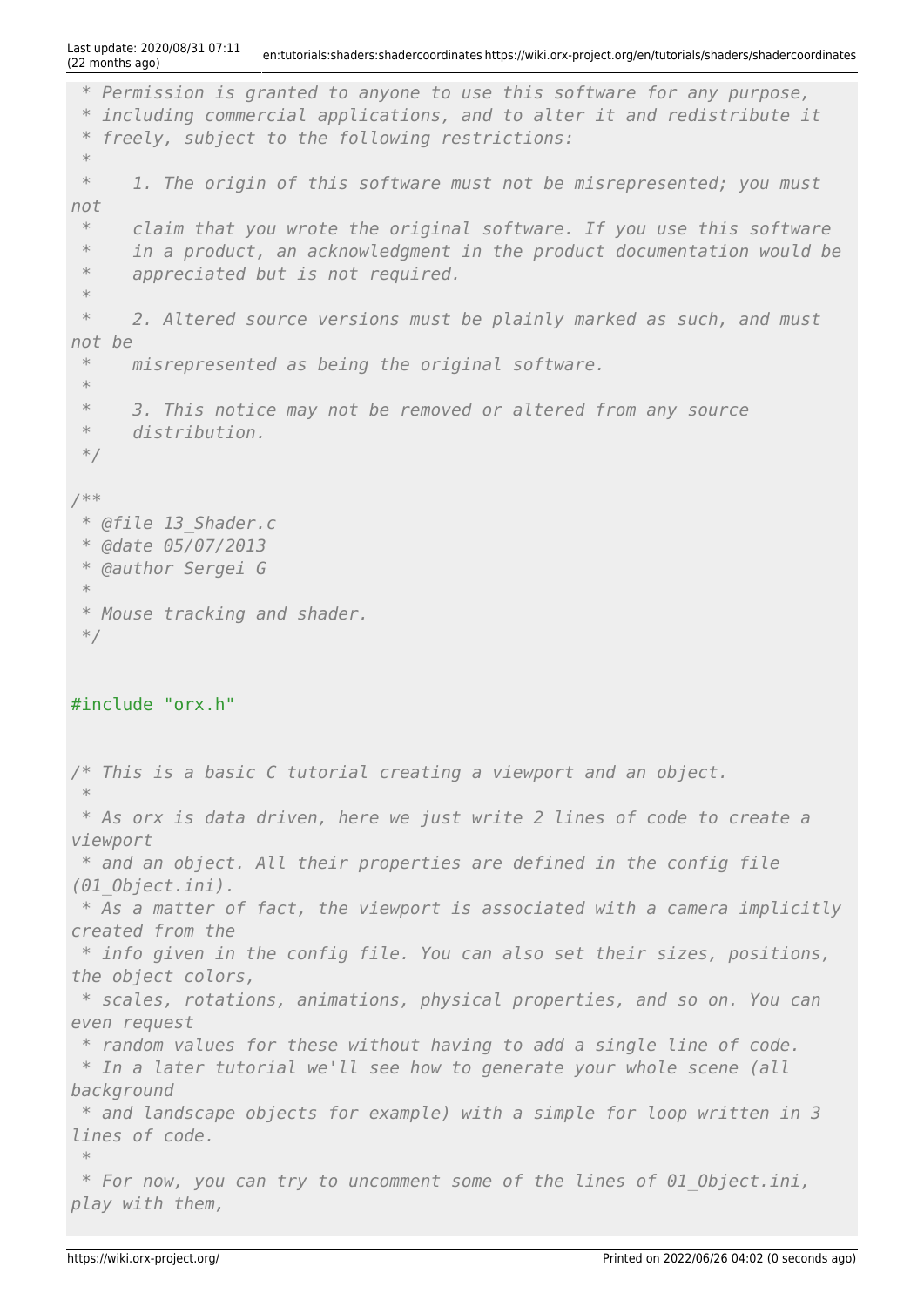```
 * then relaunch this tutorial. For an exhaustive list of options, please
look at CreationTemplate.ini.
 */
orxFLOAT screenHeight;
orxVECTOR _texCoord;
static orxSTATUS orxFASTCALL handleShaderEvent(const orxEVENT *currentEvent)
{
     switch(currentEvent->eID){
        case orxSHADER EVENT SET PARAM: {
             /* Gets its payload */
            orxSHADER EVENT PAYLOAD *pstPayload = (orxSHADER EVENT PAYLOAD
*)currentEvent->pstPayload;
             /* look for parameter of interest */
            if(!orxString Compare(pstPayload->zParamName, "mousePos")) {
                orxVector Copy(&pstPayload->vValue, & texCoord);
 }
 }
     }
    return orxSTATUS SUCCESS;
}
/** Inits the tutorial
 */
orxSTATUS orxFASTCALL Init()
{
     /* Displays a small hint in console */
     orxLOG("\n* This tutorial creates a viewport/camera couple and an object
with shader"
            "\n* You can play with the config parameters in ../13_Shader.ini"
            "\n* After changing them, relaunch the tutorial to see their
effects");
     orxFLOAT screenWidth;
    orxDisplay GetScreenSize(&screenWidth, & screenHeight);
    orxViewport CreateFromConfig("Viewport");
     orxObject_CreateFromConfig("Object");
    orxEvent AddHandler(orxEVENT_TYPE_SHADER, handleShaderEvent);
    return orxSTATUS SUCCESS;
}
/** Run function
 */
orxSTATUS orxFASTCALL Run()
{
    orxSTATUS eResult = orxSTATUS SUCCESS;
     /* Should quit? */
     if(orxInput_IsActive("Quit"))
```